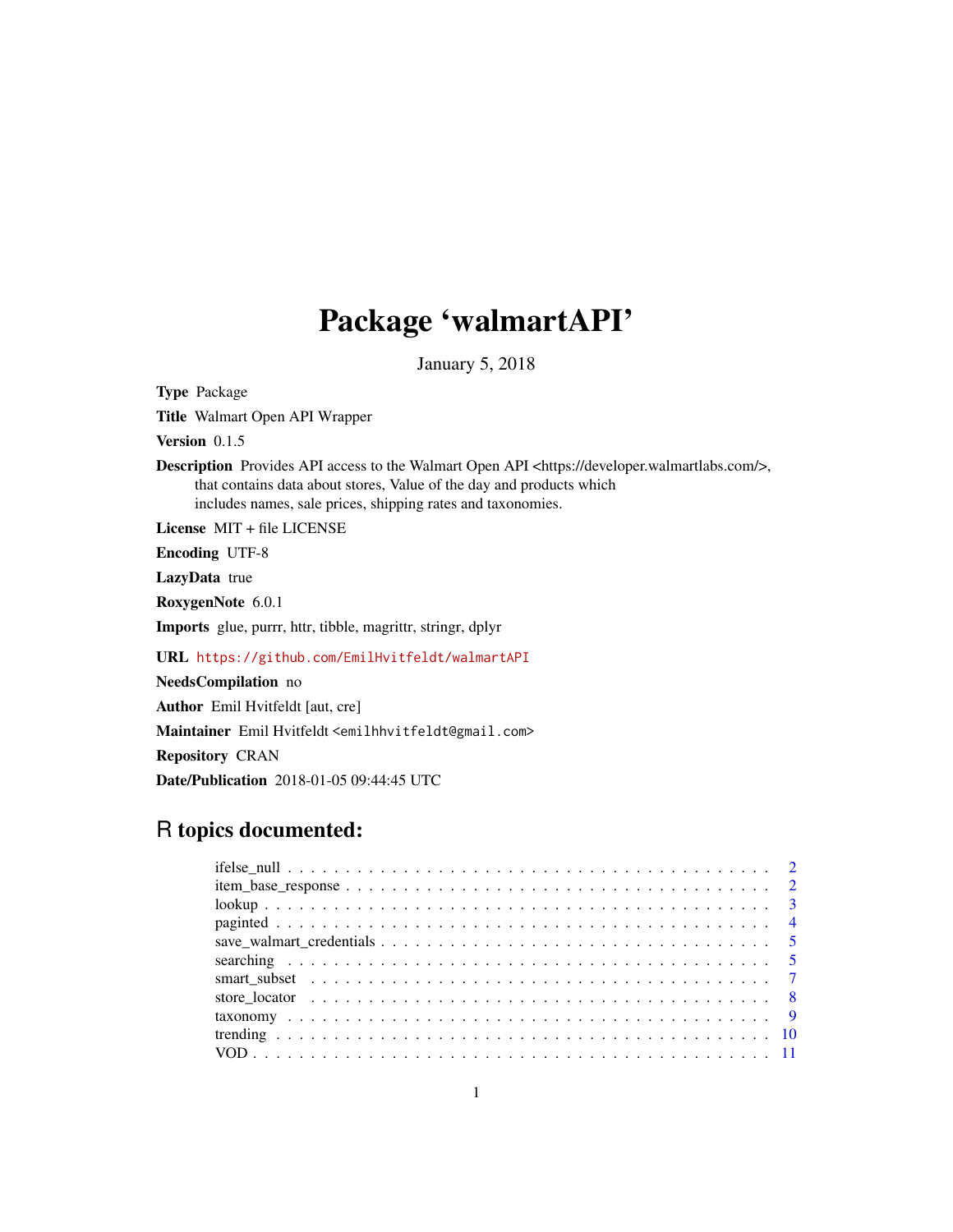#### <span id="page-1-0"></span>**Index** [12](#page-11-0)

# Description

Returns NA if input is null, else returns input

#### Usage

ifelse\_null(x)

# Arguments

x A number.

# Value

A number or NA.

# Examples

ifelse\_null(NA) ifelse\_null(1)

item\_base\_response *Returns tibble of items in base response format*

# Description

response formats are described at the url [https://developer.walmartlabs.com/docs/read/](https://developer.walmartlabs.com/docs/read/Item_Field_Description) [Item\\_Field\\_Description](https://developer.walmartlabs.com/docs/read/Item_Field_Description).

#### Usage

```
item_base_response(x)
```
#### Arguments

x A List.

# Value

A tibble with 15 columns in base response format.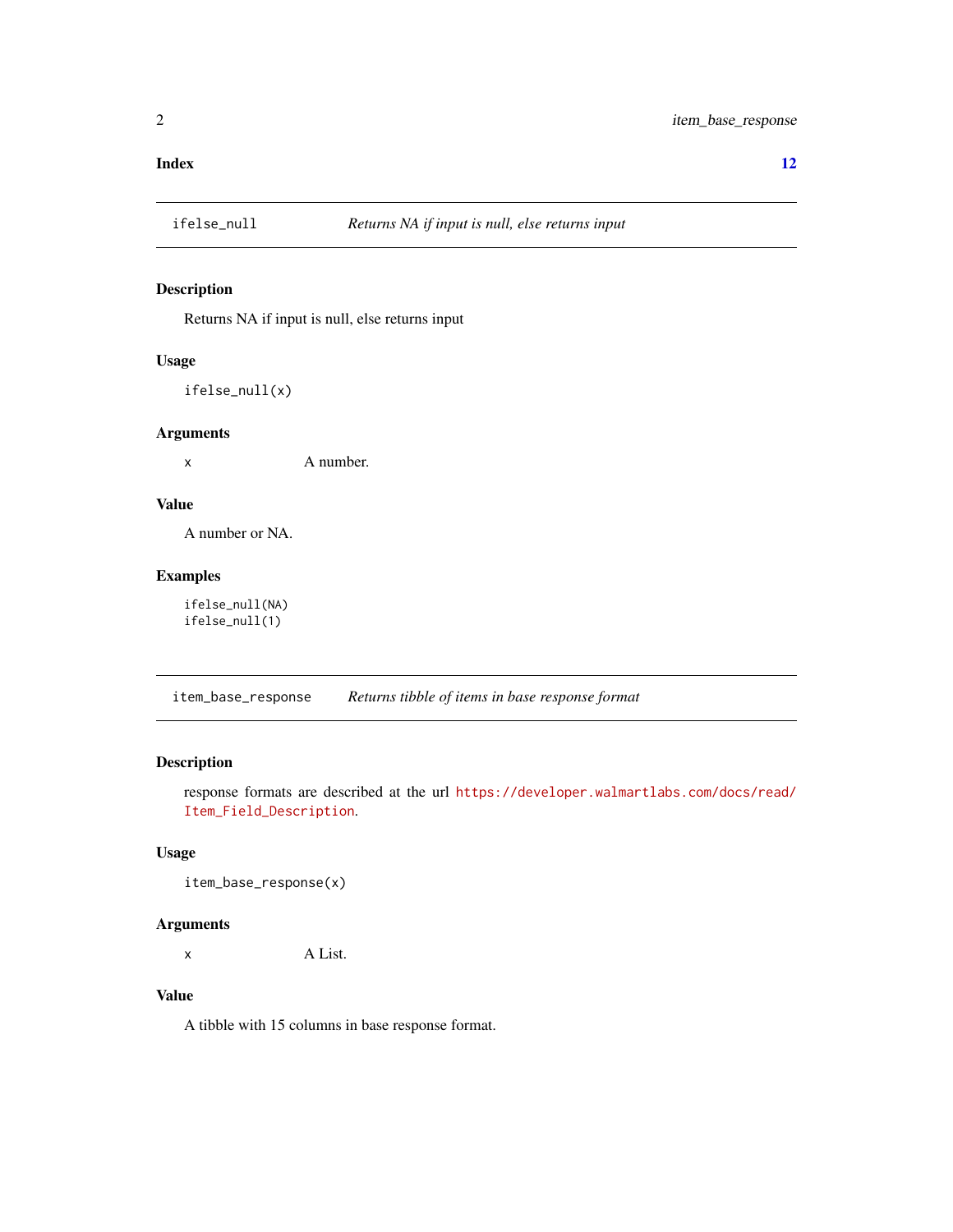<span id="page-2-1"></span><span id="page-2-0"></span>

[lookup](#page-2-1) gives access to item price and availability in real-time.

# Usage

```
lookup(key = auth_cache$KEY, lsPublisherId = NULL, id = NULL,
  upc = NULL, list_output = FALSE)
```
#### Arguments

| key           | Your API access key.         |
|---------------|------------------------------|
| lsPublisherId | Your LinkShare Publisher Id. |
| id            | vector of item ids.          |
| upc           | upc of the item.             |
| list_output   | Indicator for list output.   |

# Details

An API key will be required to run this function and can be acquired by creating an account on the following website <https://developer.walmartlabs.com/member>.

For more information refer to the original documentation [https://developer.walmartlabs.](https://developer.walmartlabs.com/docs/read/Home) [com/docs/read/Home](https://developer.walmartlabs.com/docs/read/Home).

Response formats are described at the url [https://developer.walmartlabs.com/docs/read/](https://developer.walmartlabs.com/docs/read/Item_Field_Description) [Item\\_Field\\_Description](https://developer.walmartlabs.com/docs/read/Item_Field_Description).

#### Value

A tibble with 15 columns in base response format.

```
## Not run:
key <- "************************"
## Up to 20 ids can be called at once.
lookup(id = c(12417882:12417937), key = key)
lookup(id = 12417832, key = key)
lookup(upc = 10001137891, key = key)
## First argument will be used with conflicting arguments.
lookup(id = 12417837, upc = 10001137891, key = key)
```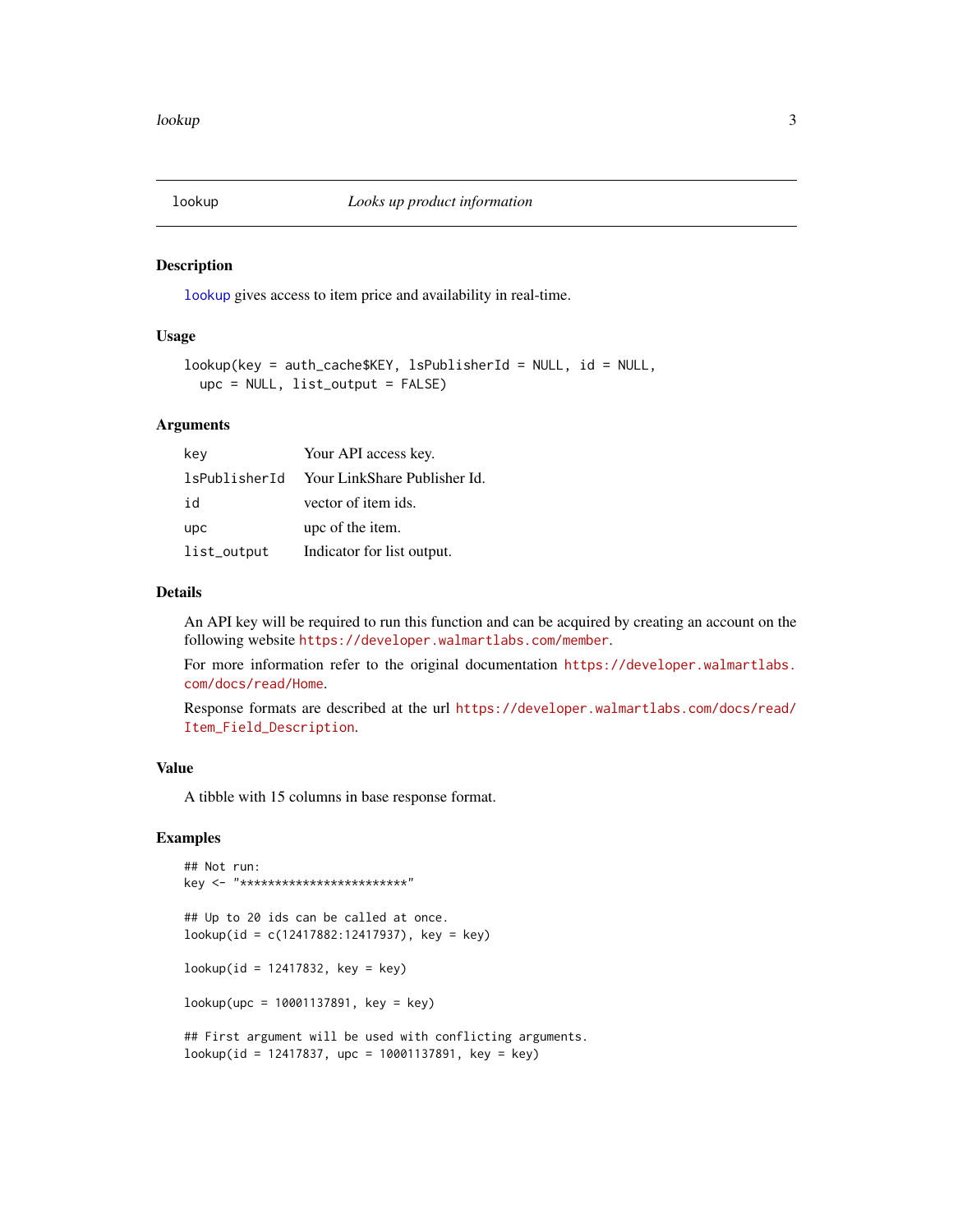```
lookup(id = 12417832, key = key, list_output = TRUE)## End(Not run)
```
#### paginted *Looks up product information*

#### Description

[lookup](#page-2-1) gives access to item price and availability in real-time.

# Usage

```
paginted(key = auth_cache$KEY, lsPublisherId = NULL, category = NULL,
 brand = NULL, specialOffer = NULL, list_output = FALSE)
```
#### Arguments

| kev           | Your API access key.                                                                           |
|---------------|------------------------------------------------------------------------------------------------|
| lsPublisherId | Your LinkShare Publisher Id.                                                                   |
| category      | Category id of the desired category. This should match the id field from taxonomy<br>function. |
| brand         | Brand name.                                                                                    |
| specialOffer  | Special offers like (rollback, clearance, special Buy).                                        |
| list_output   | Indicator for list output.                                                                     |

#### Details

An API key will be required to run this function and can be acquired by creating an account on the following website <https://developer.walmartlabs.com/member>.

For more information refer to the original documentation [https://developer.walmartlabs.](https://developer.walmartlabs.com/docs/read/Home) [com/docs/read/Home](https://developer.walmartlabs.com/docs/read/Home).

Response formats are described at the url [https://developer.walmartlabs.com/docs/read/](https://developer.walmartlabs.com/docs/read/Item_Field_Description) [Item\\_Field\\_Description](https://developer.walmartlabs.com/docs/read/Item_Field_Description).

# Value

A tibble with 16 columns. First 15 is the items in base response format, followed by a column containing the URL path for the next page.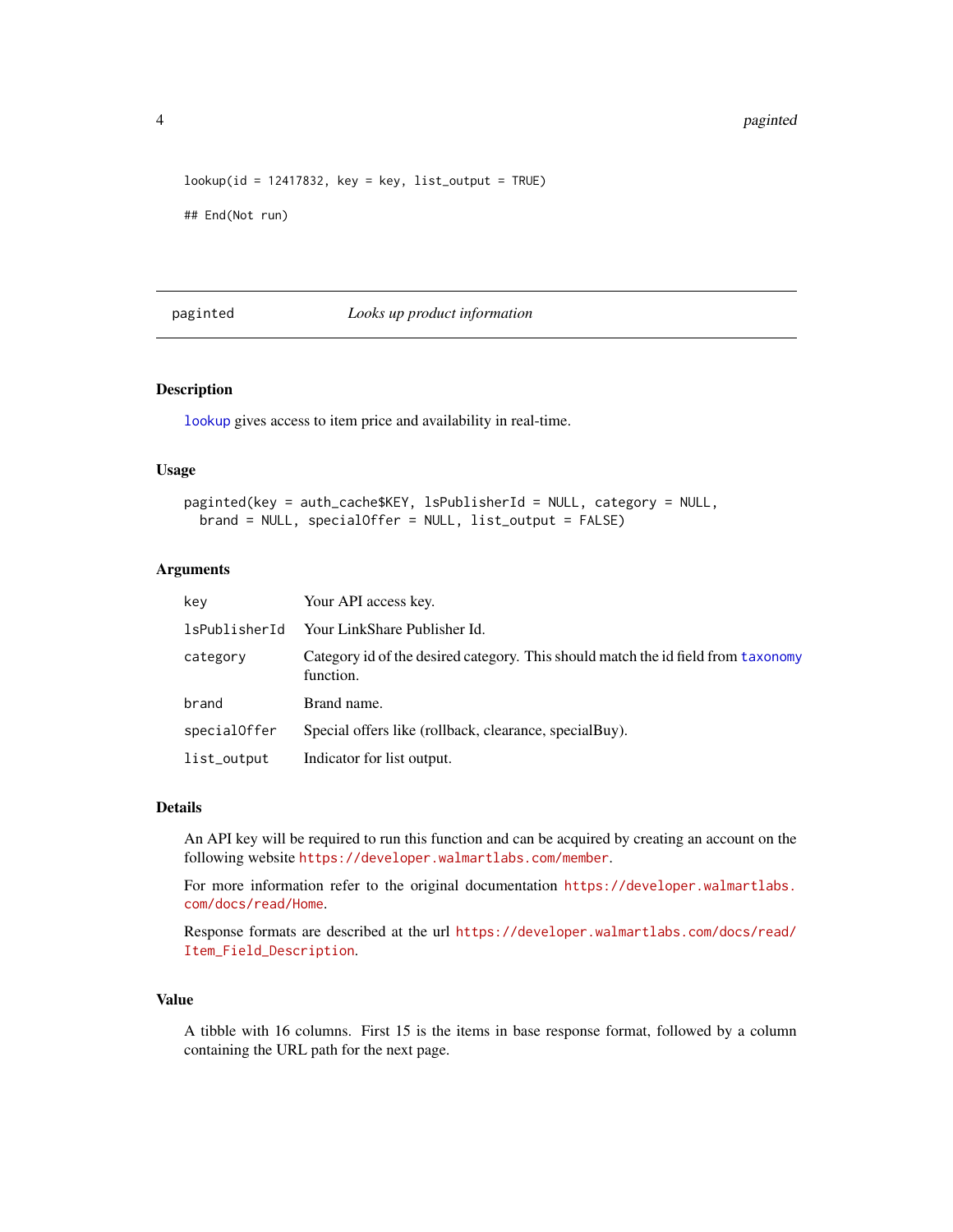#### <span id="page-4-0"></span>Examples

```
## Not run:
key <- "************************"
paginted(key = key, brand = "Apple")
paginted(key = key, category = 3944)
paginted(key = key, category = 3944, specialOffer = "rollback")
paginted(key = key, brand = "Apple", list_output = TRUE)
## End(Not run)
```
save\_walmart\_credentials

*Save API credentials for later use*

#### Description

This functions caches the credentials to avoid need for entering it when calling other functions

#### Usage

save\_walmart\_credentials(app\_key)

#### Arguments

app\_key application key

#### Examples

```
# since not checking is preformed not to waste API calls
# it falls on the user to save correct information
save_walmart_credentials("APP_KEY")
```
searching *searching with text the Walmart catalogue*

# Description

searching allows text search on the Walmart.com catalogue and returns matching items available for sale online. An API key will be required to run this function and can be acquired by creating an account on the following website <https://developer.walmartlabs.com/member>.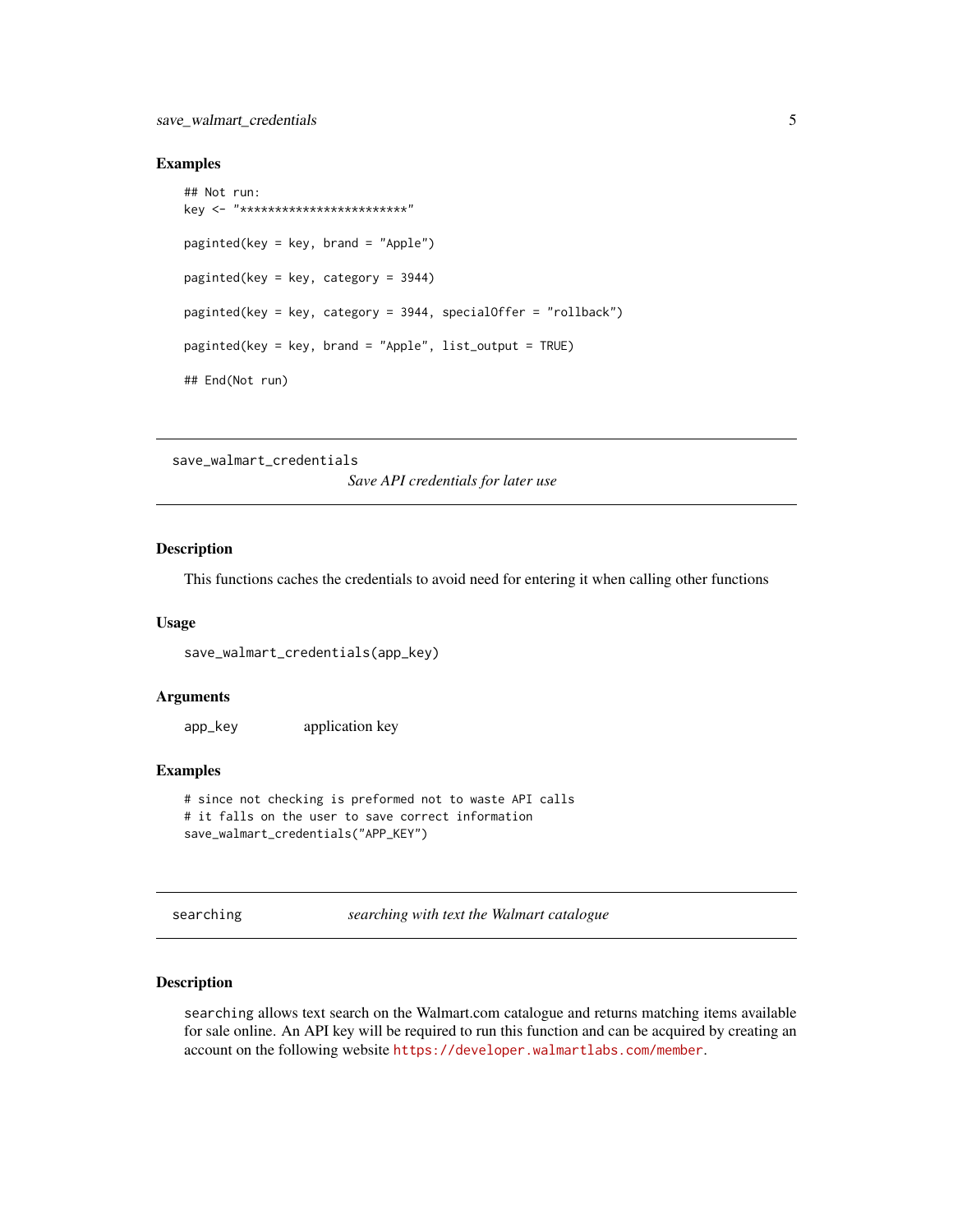#### Usage

```
searching(query, key = auth_cache$KEY, lsPublisherId = NULL,
 categoryId = NULL, start = NULL, sort = NULL, order = NULL,
 numItems = NULL, facet = FALSE, facet.filter = NULL,
 list_output = FALSE)
```
# Arguments

| query         | Search text - whitespace separated sequence of keywords to search for.                                                                                                                                                                                                 |
|---------------|------------------------------------------------------------------------------------------------------------------------------------------------------------------------------------------------------------------------------------------------------------------------|
| key           | Your API access key.                                                                                                                                                                                                                                                   |
| lsPublisherId | Your LinkShare Publisher Id.                                                                                                                                                                                                                                           |
| categoryId    | Category id of the category for search within a category. This should match the<br>id field from Taxonomy API.                                                                                                                                                         |
| start         | Starting point of the results within the matching set of items - up to 10 items will<br>be returned starting from this item.                                                                                                                                           |
| sort          | Sorting criteria, allowed sort types are (relevance, price, title, bestseller, cus-<br>tomerRating, new). Default sort is by relevance.                                                                                                                                |
| order         | Sort ordering criteria, allowed values are (asc, desc). This parameter is needed<br>only for the sort types (price, title, customer Rating).                                                                                                                           |
| numItems      | Number of matching items to be returned, max value 25. Default is 10.                                                                                                                                                                                                  |
| facet         | Logical. Enables facets. Default value is FALSE. Set this to on to enable facets.                                                                                                                                                                                      |
| facet.filter  | Filter on the facet attribute values. This parameter can be set to <facet-name>:<facet-<br>value&gt; (without the angles). Here facet-name and facet-value can be any valid<br/>facet picked from the search API response when facets are on.</facet-<br></facet-name> |
| list_output   | Indicator for list output.                                                                                                                                                                                                                                             |

# Details

For more information refer to the original documentation [https://developer.walmartlabs.](https://developer.walmartlabs.com/docs/read/Search_API) [com/docs/read/Search\\_API](https://developer.walmartlabs.com/docs/read/Search_API).

Response formats are described at the url [https://developer.walmartlabs.com/docs/read/](https://developer.walmartlabs.com/docs/read/Item_Field_Description) [Item\\_Field\\_Description](https://developer.walmartlabs.com/docs/read/Item_Field_Description).

# Value

A tibble with 15 columns in base response format.

```
## Not run:
key <- "************************"
searching(query = "ipod", key = key)
searching(query = "ipod", key = key, categoryId = 3944)
```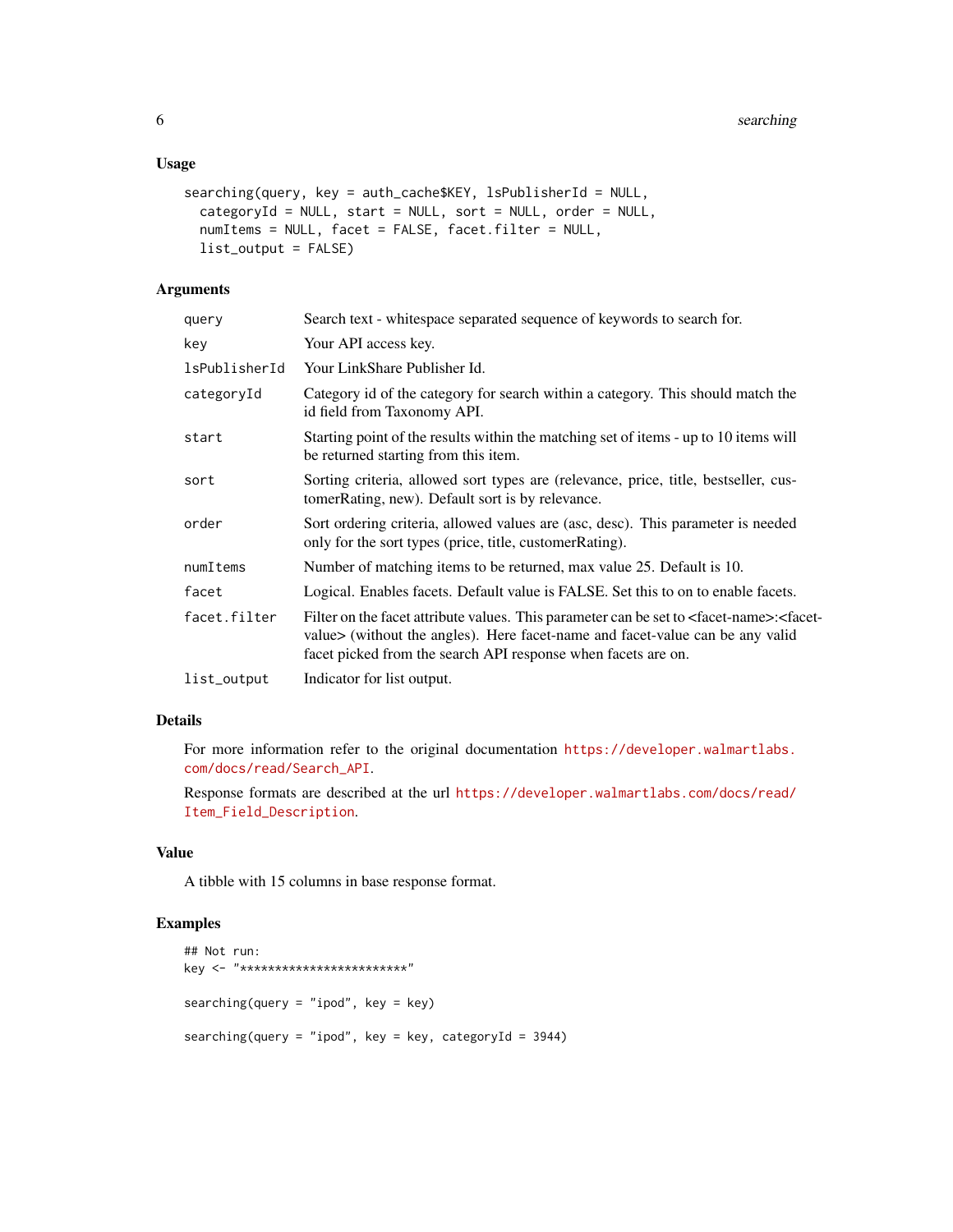<span id="page-6-0"></span>searching(query = "ipod", key = key, start =  $44$ ) searching(query = "ipod", key = key, numItems = 44) searching(query = "ipod", key = key, sort = "price", order = "asc") searching(query = "ipod", key = key, sort = "bestseller") searching(query = "ipod", key = key, list\_output = TRUE) ## End(Not run)

smart\_subset *Subsets up to n elements in a vector*

# Description

Subsets up to n elements in a vector

#### Usage

smart\_subset(x, n)

# Arguments

| x | A vector. |
|---|-----------|
| n | A number. |

#### Value

vector of length equal to length of x or n, whichever is smallest.

# Examples

smart\_subset(1:10, 5) smart\_subset(1:10, 50)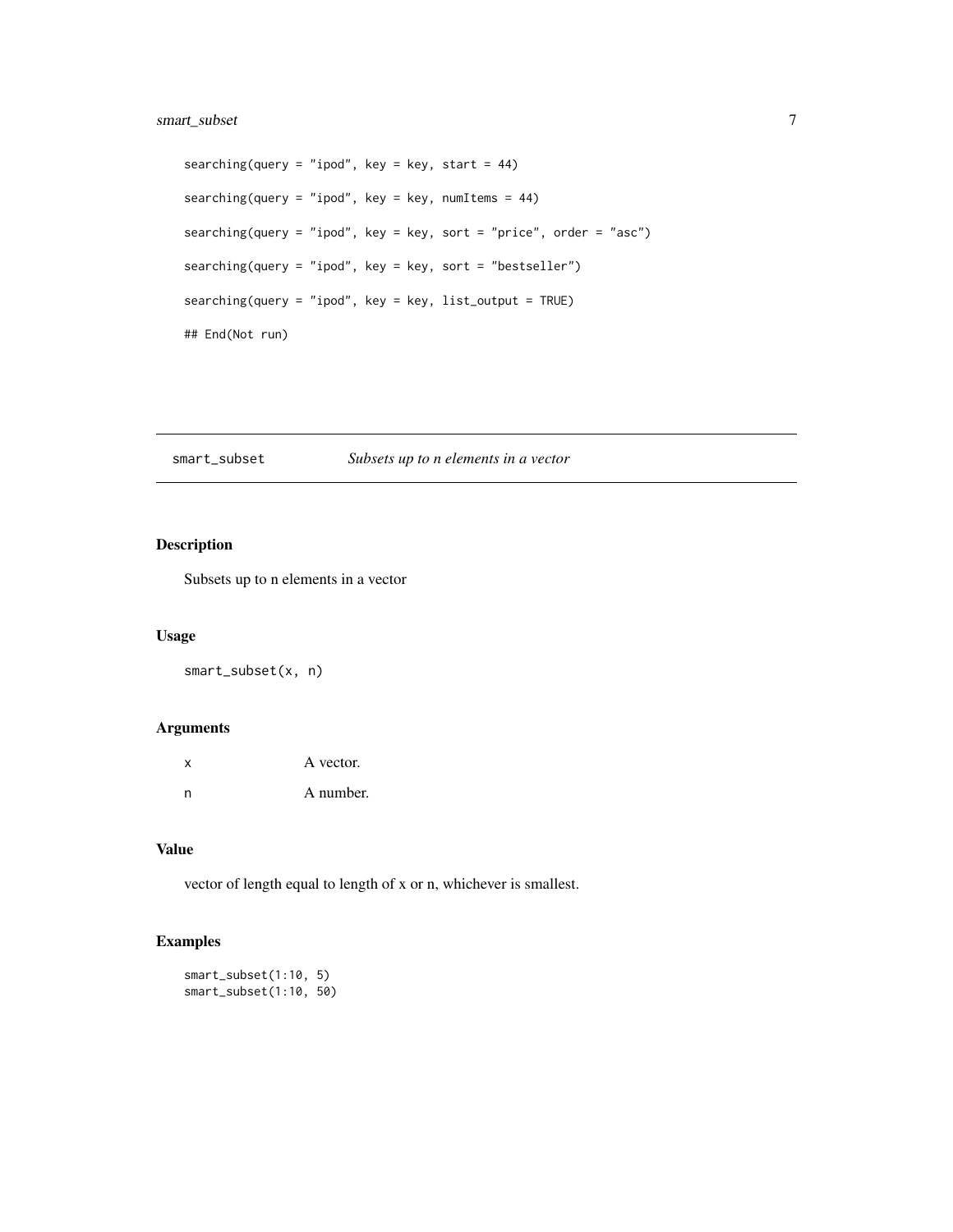[store\\_locator](#page-7-1) helps locate nearest Walmart Stores by letting you users search for stores by latitude and longitude, by zip code and by city.

### Usage

```
store_locator(key = auth_cache$KEY, lat = NULL, lon = NULL, city = NULL,
 zip = NULL, list_output = FALSE)
```
# Arguments

| key         | Your API access key.       |
|-------------|----------------------------|
| lat         | latitude.                  |
| lon         | longitude.                 |
| city        | city.                      |
| zip         | zip code.                  |
| list_output | Indicator for list output. |

# Details

An API key will be required to run this function and can be acquired by creating an account on the following website <https://developer.walmartlabs.com/member>.

```
For more information refer to the original documentation https://developer.walmartlabs.
com/docs/read/Store_Locator_API.
```
# Value

A tibble with 12 columns in base response format.

```
## Not run:
key <- "************************"
store_locator(key = key, lat = 29, lon = -95)
store_locator(key = key, city = "Houston")
store_locator(key = key, zip = 77063)
store_locator(key = key, zip = 77063, list_output = TRUE)
## End(Not run)
```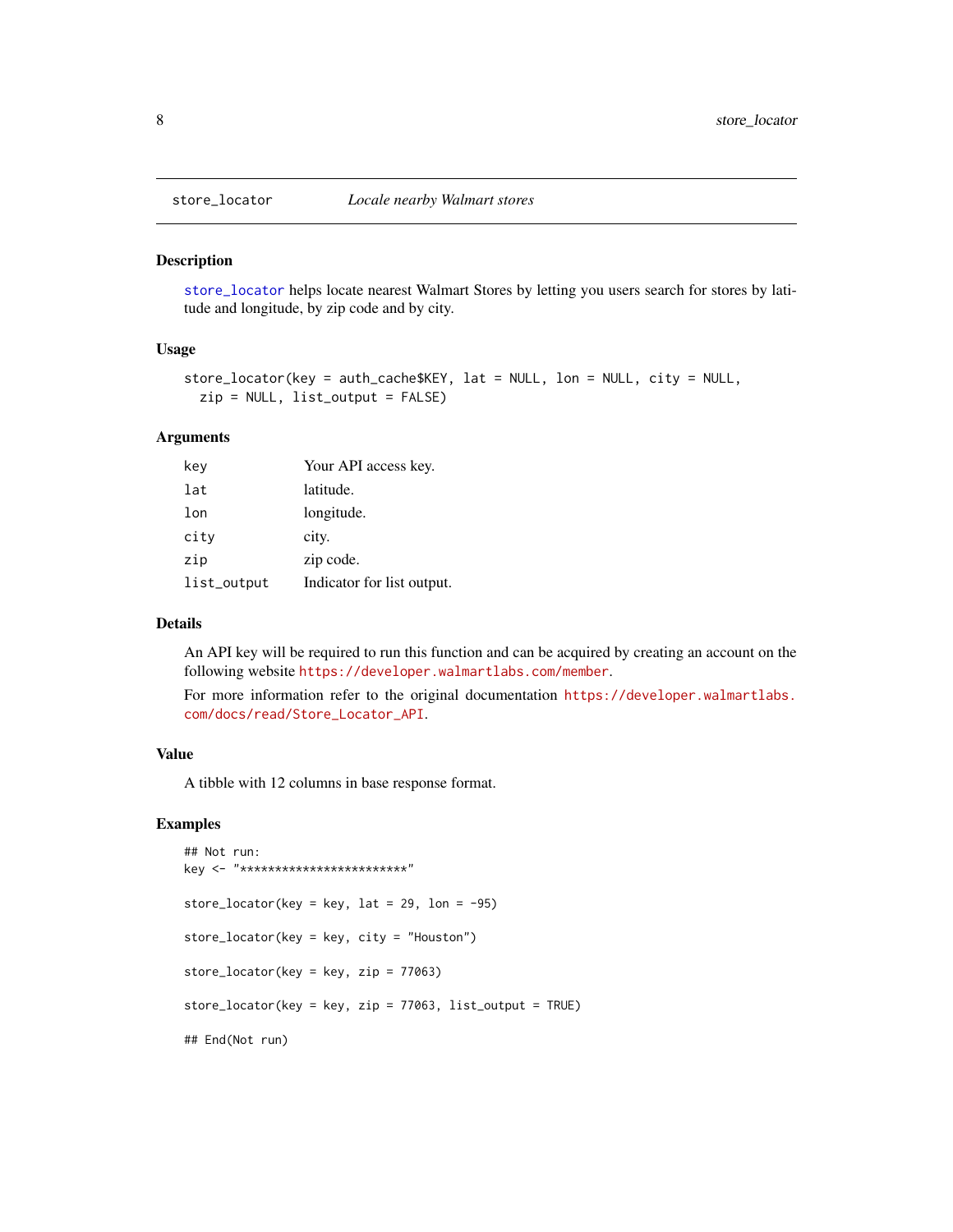<span id="page-8-1"></span><span id="page-8-0"></span>

This function returns the top level of categories only, for further levels run function with list\_output = FALSE for nested list.

#### Usage

```
taxonomy(key = auth_cache$KEY, list_output = FALSE)
```
#### Arguments

| kev         | Your API access key.       |
|-------------|----------------------------|
| list_output | Indicator for list output. |

# Details

[taxonomy](#page-8-1) gives returns the category taxonomy used by walmart.com to categorize items.

An API key will be required to run this function and can be acquired by creating an account on the following website <https://developer.walmartlabs.com/member>.

For more information refer to the original documentation [https://developer.walmartlabs.](https://developer.walmartlabs.com/docs/read/Taxonomy_API) [com/docs/read/Taxonomy\\_API](https://developer.walmartlabs.com/docs/read/Taxonomy_API).

#### Value

A tibble with 15 columns in base response format.

```
## Not run:
key <- "************************"
taxonomy(key = key)
taxonomy(key = key, list_count = TRUE)## End(Not run)
```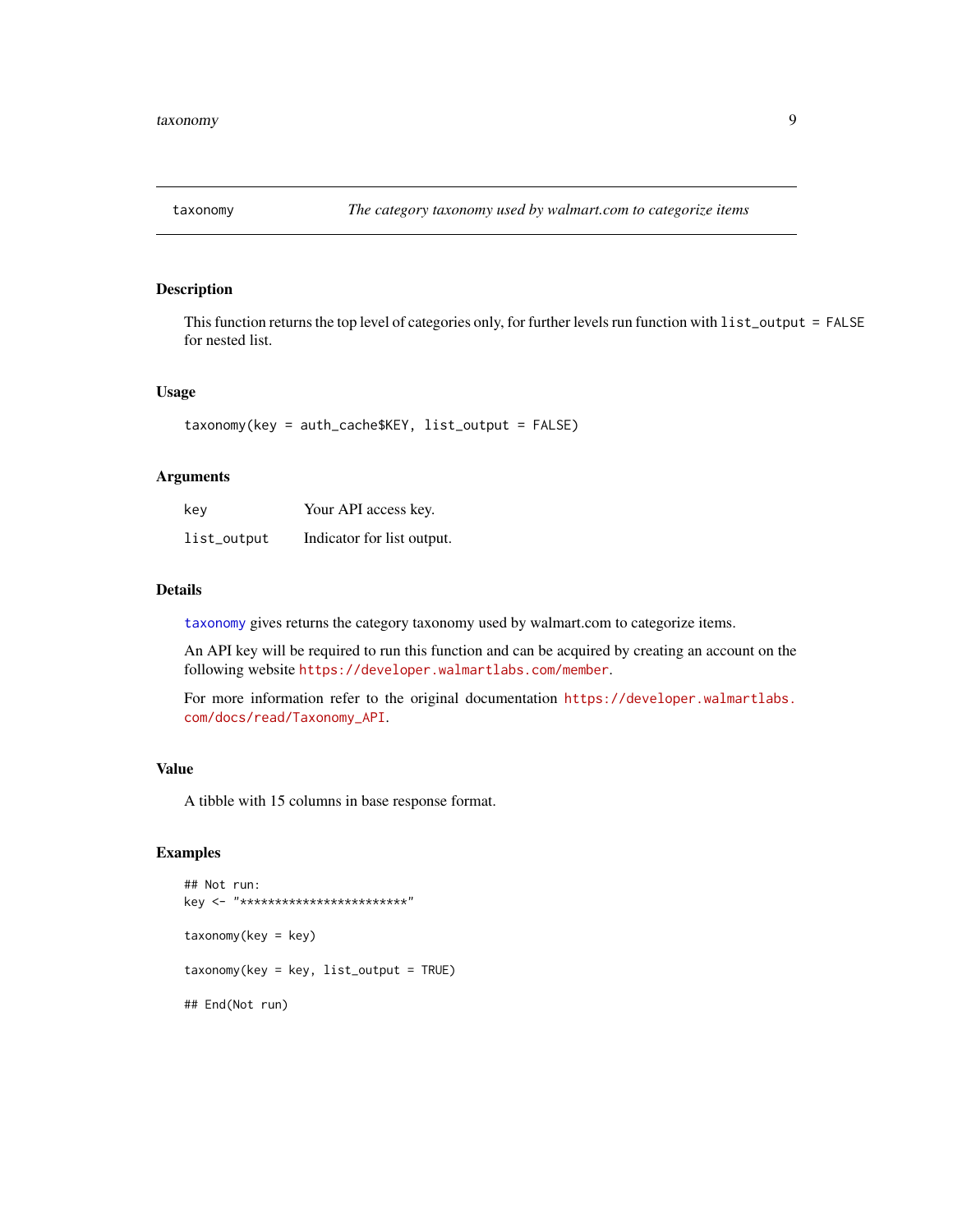<span id="page-9-1"></span><span id="page-9-0"></span>

[trending](#page-9-1) gives information on what is bestselling on Walmart.com right now.

#### Usage

```
trending(key = auth_cache$KEY, lsPublisherId = NULL, list_output = FALSE)
```
#### Arguments

| key           | Your API access key.         |
|---------------|------------------------------|
| lsPublisherId | Your LinkShare Publisher Id. |
| list_output   | Indicator for list output.   |

#### Details

An API key will be required to run this function and can be acquired by creating an account on the following website <https://developer.walmartlabs.com/member>.

For more information refer to the original documentation [https://developer.walmartlabs.](https://developer.walmartlabs.com/docs/read/Trending_API) [com/docs/read/Trending\\_API](https://developer.walmartlabs.com/docs/read/Trending_API).

Response formats are described at the url [https://developer.walmartlabs.com/docs/read/](https://developer.walmartlabs.com/docs/read/Item_Field_Description) [Item\\_Field\\_Description](https://developer.walmartlabs.com/docs/read/Item_Field_Description).

# Value

A tibble with 15 columns in base response format.

```
## Not run:
key <- "************************"
trending(key = key)
trending(key = key, list_output = TRUE)
## End(Not run)
```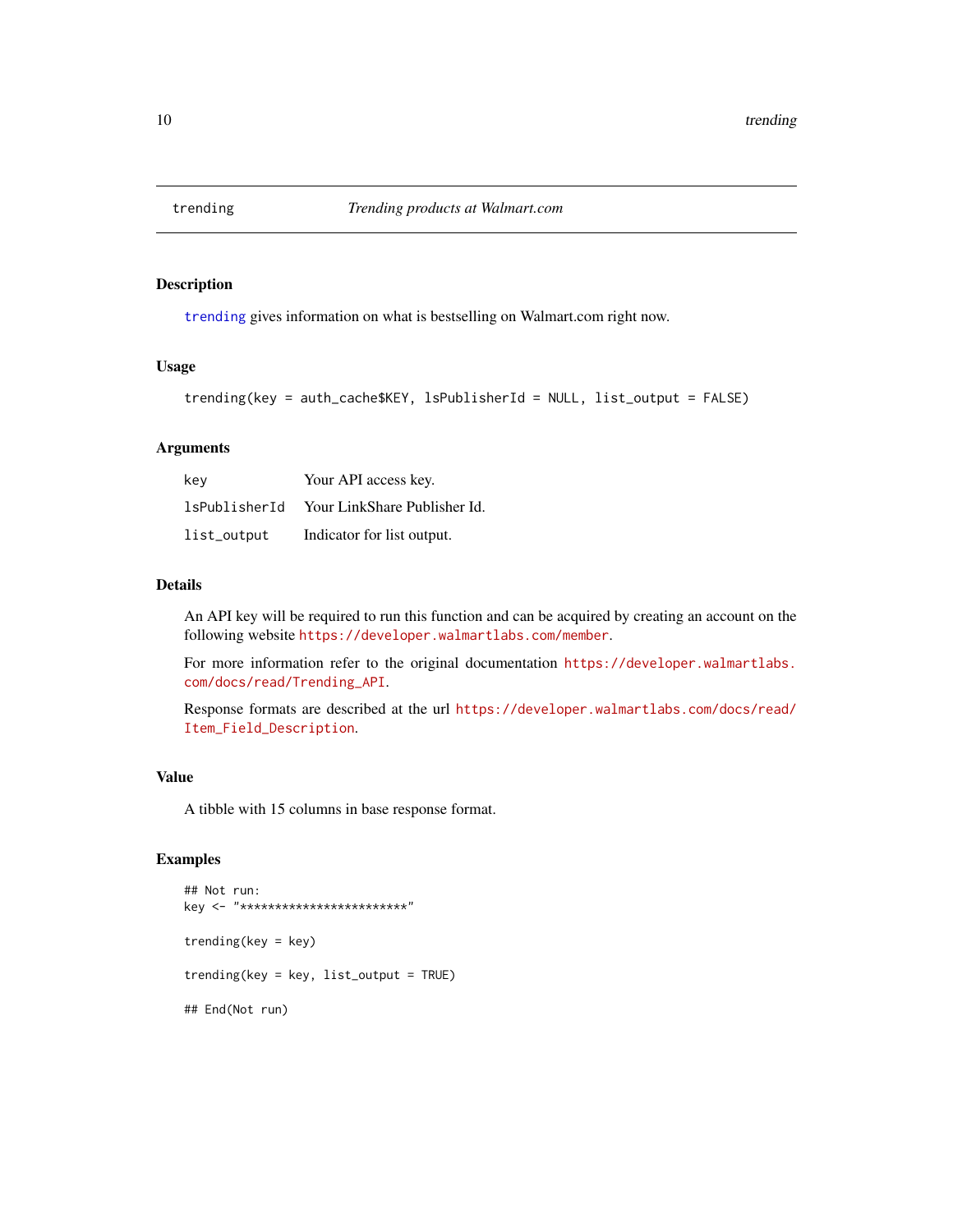<span id="page-10-1"></span><span id="page-10-0"></span>

[VOD](#page-10-1) provides the Value of the Day item at walmart.

# Usage

VOD(key = auth\_cache\$KEY, list\_output = FALSE)

# Arguments

| kev         | Your API access key.       |
|-------------|----------------------------|
| list_output | Indicator for list output. |

# Details

An API key will be required to run this function and can be acquired by creating an account on the following website <https://developer.walmartlabs.com/member>.

Response formats are described at the url [https://developer.walmartlabs.com/docs/read/](https://developer.walmartlabs.com/docs/read/Item_Field_Description) [Item\\_Field\\_Description](https://developer.walmartlabs.com/docs/read/Item_Field_Description).

# Value

A tibble with 15 columns in base response format.

# Examples

## Not run: key <- "\*\*\*\*\*\*\*\*\*\*\*\*\*\*\*\*\*\*\*\*\*\*\*\*" VOD(key = key) VOD(key = key, list\_output = TRUE) ## End(Not run)